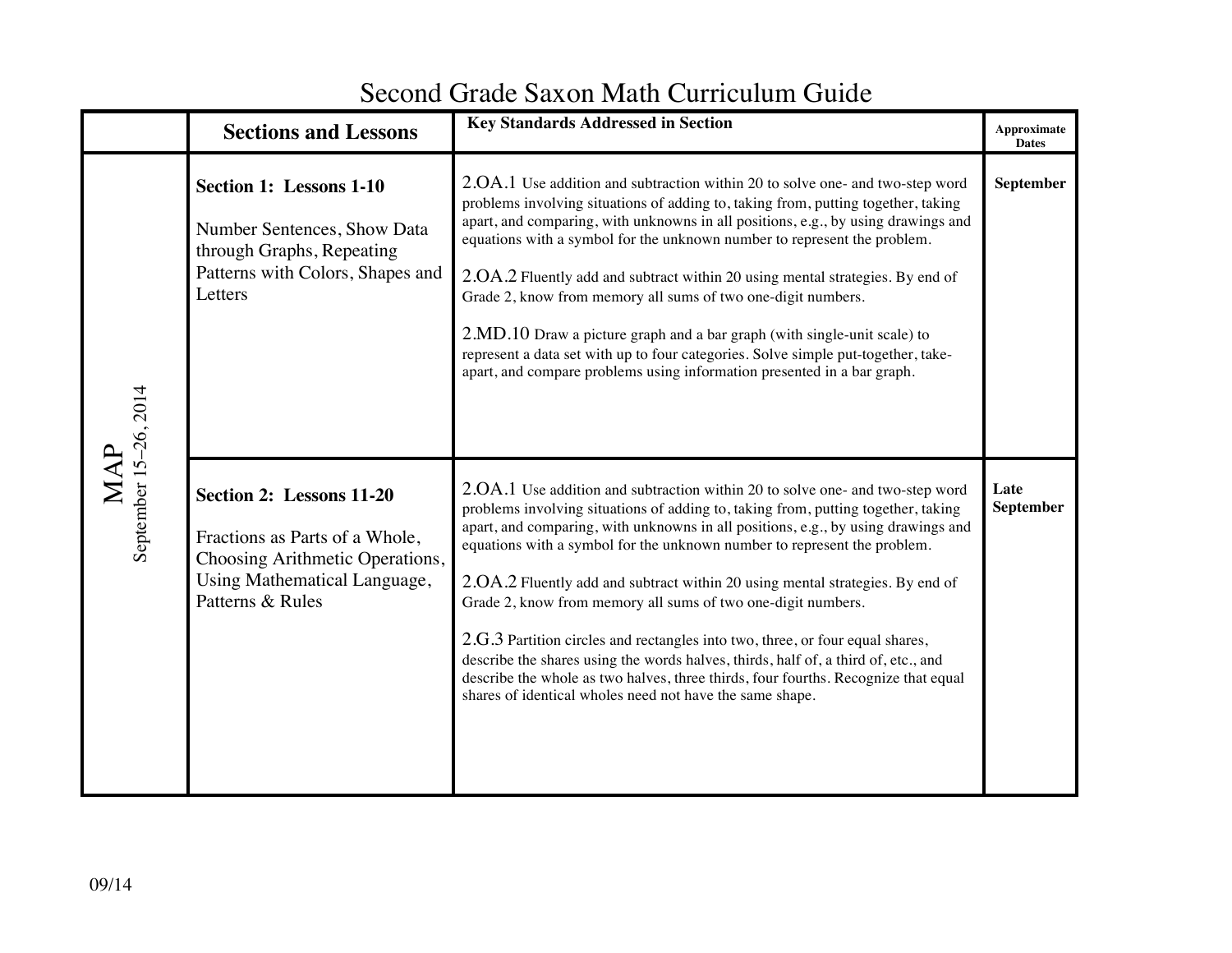| <b>Second Grade Saxon Math</b><br><b>Curriculum Guide (Page 2)</b> |                                                                                                                                                      | <b>Key Standards Addressed in Section</b>                                                                                                                                                                                                                                                                                                                                                                                                                                                                                                                                                                                                                                                  | Approximate<br><b>Dates</b> |
|--------------------------------------------------------------------|------------------------------------------------------------------------------------------------------------------------------------------------------|--------------------------------------------------------------------------------------------------------------------------------------------------------------------------------------------------------------------------------------------------------------------------------------------------------------------------------------------------------------------------------------------------------------------------------------------------------------------------------------------------------------------------------------------------------------------------------------------------------------------------------------------------------------------------------------------|-----------------------------|
| Extended Response<br>November 12-19, 2014                          | Section 3: Lessons 21-30<br>Addition & Subtraction Fact<br>Families, Temperature,<br>Attributes of Geometric Shapes,<br>Number Sentences, Operations | 2.OA.1 Use addition and subtraction within 20 to solve one- and two-step word<br>problems involving situations of adding to, taking from, putting together, taking<br>apart, and comparing, with unknowns in all positions, e.g., by using drawings and<br>equations with a symbol for the unknown number to represent the problem.<br>2.OA.2 Fluently add and subtract within 20 using mental strategies. By end of<br>Grade 2, know from memory all sums of two one-digit numbers.<br>2.G.1 Recognize and draw shapes having specified attributes, such as a given                                                                                                                       | Early<br><b>October</b>     |
|                                                                    |                                                                                                                                                      | number of angles or a given number of equal faces. Identify triangles,<br>quadrilaterals, pentagons, hexagons, and cubes.<br>2.NBT.9 Explain why addition and subtraction strategies work, using place<br>value and the properties of operations.                                                                                                                                                                                                                                                                                                                                                                                                                                          |                             |
|                                                                    | Section 4: Lessons 31-40<br>Comparing Fractions, Fractions<br>to Equal a Whole, Tally Charts,<br>Bar Graphs to Display Data                          | 2.G.2 Partition a rectangle into rows and columns of same-size squares and count<br>to find the total number of them.<br>2.G.3 Partition circles and rectangles into two, three, or four equal shares,<br>describe the shares using the words halves, thirds, half of, a third of, etc., and<br>describe the whole as two halves, three thirds, four fourths. Recognize that equal<br>shares of identical wholes need not have the same shape.<br>2.MD.10 Draw a picture graph and a bar graph (with single-unit scale) to<br>represent a data set with up to four categories. Solve simple put-together, take-<br>apart, and compare problems using information presented in a bar graph. | Late<br><b>October</b>      |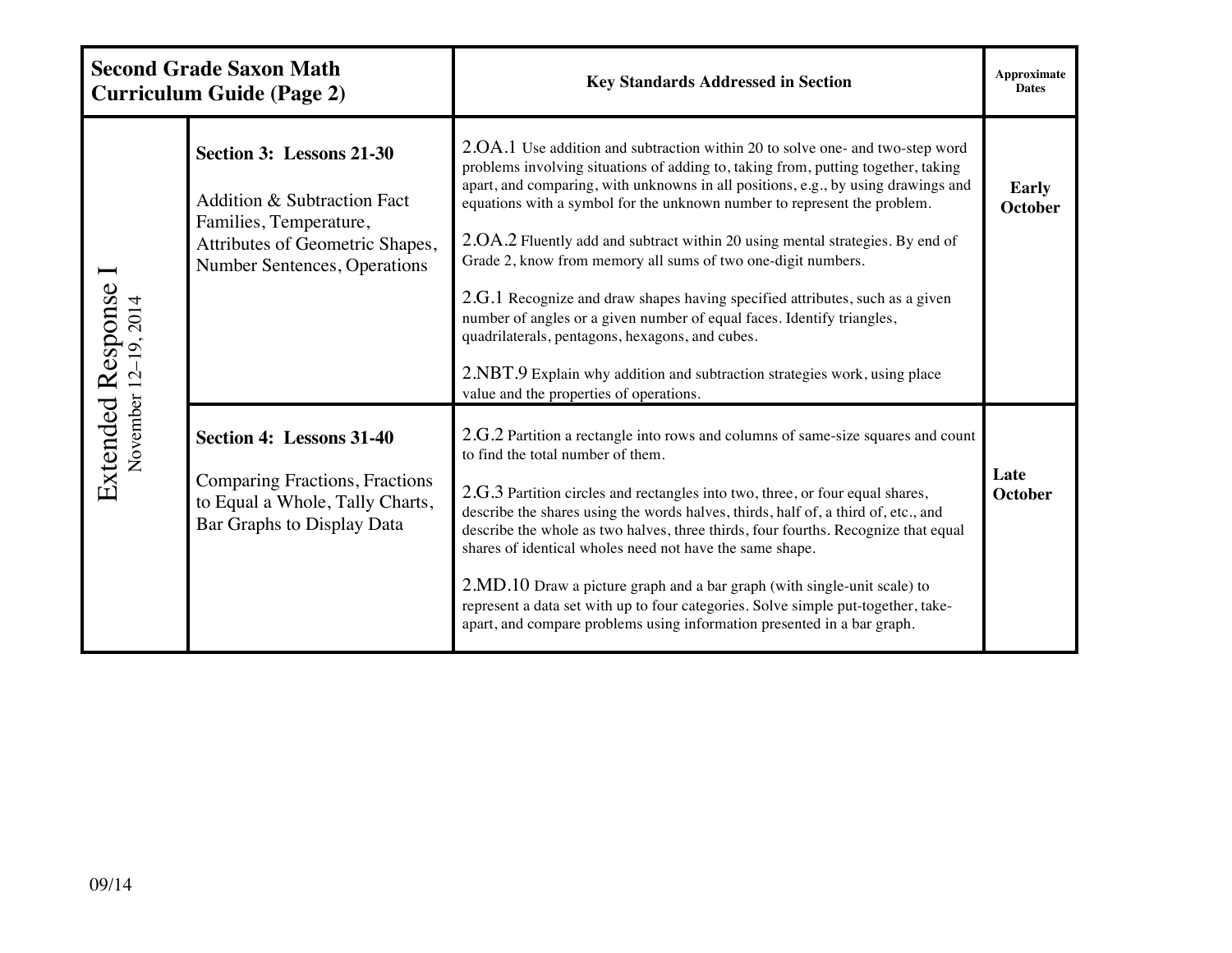| <b>Second Grade Saxon Math</b>       |                                                                                                                                                                               | <b>Key Standards Addressed in Section</b>                                                                                                                                                                                                                                                                                                                                                                                                                                                                                                                                                                                                                                                                                                                                                                                                                                                                                                                                                                                                                                                                                                                                                                                                                                                                                                                                                                             | <b>Approxi</b><br>mate |
|--------------------------------------|-------------------------------------------------------------------------------------------------------------------------------------------------------------------------------|-----------------------------------------------------------------------------------------------------------------------------------------------------------------------------------------------------------------------------------------------------------------------------------------------------------------------------------------------------------------------------------------------------------------------------------------------------------------------------------------------------------------------------------------------------------------------------------------------------------------------------------------------------------------------------------------------------------------------------------------------------------------------------------------------------------------------------------------------------------------------------------------------------------------------------------------------------------------------------------------------------------------------------------------------------------------------------------------------------------------------------------------------------------------------------------------------------------------------------------------------------------------------------------------------------------------------------------------------------------------------------------------------------------------------|------------------------|
|                                      | <b>Curriculum Guide (Page 3)</b>                                                                                                                                              |                                                                                                                                                                                                                                                                                                                                                                                                                                                                                                                                                                                                                                                                                                                                                                                                                                                                                                                                                                                                                                                                                                                                                                                                                                                                                                                                                                                                                       | <b>Dates</b>           |
| January 12-26, 2015<br>MAP           | Section 5: Lessons 41-50<br>Benchmark Numbers,<br>Fractions to Form a Whole,<br><b>Addition Number Sentences,</b><br>Tools to Measure Length,<br><b>Real Life Mathematics</b> | 2.NBT.1 Understand that the three digits of a three-digit number represent amounts of hundreds,<br>tens, and ones; e.g., 706 equals 7 hundreds, 0 tens, and 6 ones. Understand the following as<br>special cases:<br>a. 100 can be thought of as a bundle of ten tens - called a "hundred."<br>b. The numbers 100, 200, 300, 400, 500, 600, 700, 800, 900 refer to one, two, three, four, five,<br>six, seven, eight, or nine hundreds (and 0 tens and 0 ones).<br>2. NBT.2 Count within 1000; skip-count by 5s, 10s, and 100s.<br>2.NBT.3 Read and write numbers to 1000 using base-ten numerals, number names, and<br>expanded form.<br>2.NBT.4 Compare two three-digit numbers based on meanings of the hundreds, tens, and ones<br>digits, using $>$ , =, and < symbols to record the results of comparisons.<br>2.G.2 Partition a rectangle into rows and columns of same-size squares and count to find the total<br>number of them.<br>2.G.3 Partition circles and rectangles into two, three, or four equal shares, describe the shares<br>using the words halves, thirds, half of, a third of, etc., and describe the whole as two halves, three<br>thirds, four fourths. Recognize that equal shares of identical wholes need not have the same shape.<br>2.MD.1 Measure the length of an object by selecting and using appropriate tools such as rulers,<br>yardsticks, meter sticks, and measuring tapes. | <b>Nov</b>             |
|                                      | Section 6: Lessons 51-60<br>Coins, Associative Property<br>of Addition, Polygons, Sides<br>$&$ Angles                                                                         | 2.MD.8 Solve word problems involving dollar bills, quarters, dimes, nickels, and pennies, using<br>\$ and ¢ symbols appropriately. Example: If you have 2 dimes and 3 pennies, how many cents do<br>you have?<br>2.NBT.9 Explain why addition and subtraction strategies work, using place value and the<br>properties of operations.<br>2.G.1 Recognize and draw shapes having specified attributes, such as a given number of angles<br>or a given number of equal faces. Identify triangles, quadrilaterals, pentagons, hexagons, and<br>cubes.                                                                                                                                                                                                                                                                                                                                                                                                                                                                                                                                                                                                                                                                                                                                                                                                                                                                    | <b>Dec</b>             |
|                                      | <b>Common Core Geometry Mini-Unit</b>                                                                                                                                         | Time Frame: 1 week (December)                                                                                                                                                                                                                                                                                                                                                                                                                                                                                                                                                                                                                                                                                                                                                                                                                                                                                                                                                                                                                                                                                                                                                                                                                                                                                                                                                                                         |                        |
| End of Trimester 1: December 3, 2014 |                                                                                                                                                                               |                                                                                                                                                                                                                                                                                                                                                                                                                                                                                                                                                                                                                                                                                                                                                                                                                                                                                                                                                                                                                                                                                                                                                                                                                                                                                                                                                                                                                       |                        |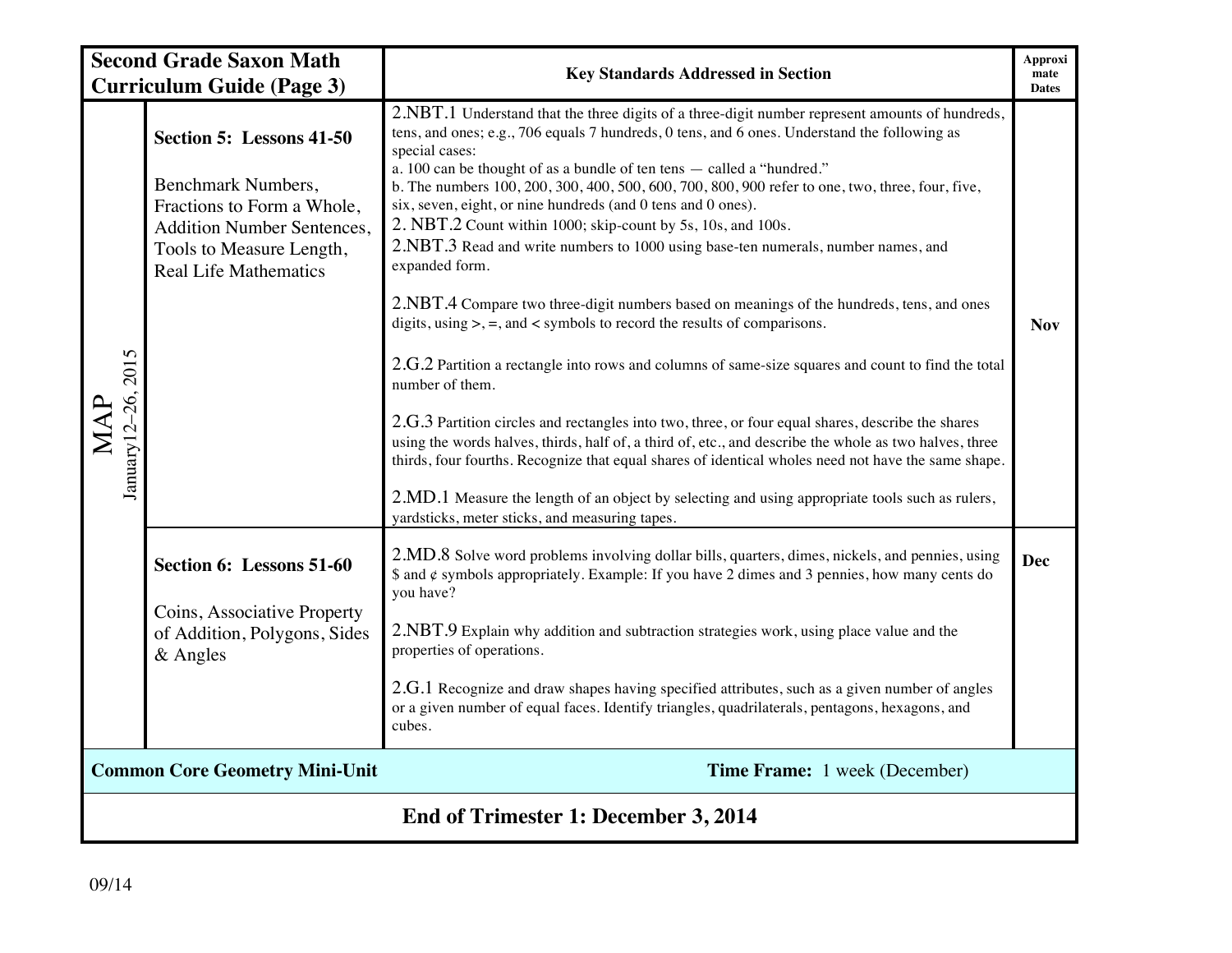|                                       | <b>Second Grade Saxon Math</b><br><b>Curriculum Guide (Page 4)</b>                                                                               | <b>Key Standards Addressed in Section</b>                                                                                                                                                                                                                                                                                                                                                                                                                                                                                                                                                                                                                                                                                                                                                                                                                    | Approximate<br><b>Dates</b> |
|---------------------------------------|--------------------------------------------------------------------------------------------------------------------------------------------------|--------------------------------------------------------------------------------------------------------------------------------------------------------------------------------------------------------------------------------------------------------------------------------------------------------------------------------------------------------------------------------------------------------------------------------------------------------------------------------------------------------------------------------------------------------------------------------------------------------------------------------------------------------------------------------------------------------------------------------------------------------------------------------------------------------------------------------------------------------------|-----------------------------|
| Extended Response<br>March 2-13, 2015 | Section 7: Lessons 61-70<br>Addition with Regrouping,<br>Coins, Venn Diagrams to<br>Compare Sets of Data                                         | 2.AO.1 Use addition and subtraction within 100 to solve one- and two-step word<br>problems involving situations of adding to, taking from, putting together, taking apart, and<br>comparing, with unknowns in all positions, e.g., by using drawings and equations with a<br>symbol for the unknown number to represent the problem.<br>2.NBT.5 Fluently add and subtract within 100 using strategies based on place value,<br>properties of operations, and/or the relationship between addition and subtraction.<br>2.NBT.6 Add up to four two-digit numbers using strategies based on place value and<br>properties of operations.<br>2.MD.8 Solve word problems involving dollar bills, quarters, dimes, nickels, and<br>pennies, using $\$ and $\phi$ symbols appropriately. Example: If you have 2 dimes and 3 pennies,<br>how many cents do you have? | Jan                         |
|                                       | <b>Section 8: Lessons 71-80</b><br>Pictures to Show Numbers,<br>Addition Greater than 100,<br>Time to Five Minutes,<br>Counting by Fives, Median | 2.NBT.7 Add and subtract within 1000, using concrete models or drawings and strategies<br>based on place value, properties of operations, and/or the relationship between addition and<br>subtraction; relate the strategy to a written method. Understand that in adding or<br>subtracting three-digit numbers, one adds or subtracts hundreds and hundreds, tens and<br>tens, ones and ones; and sometimes it is necessary to compose or decompose tens or<br>hundreds.<br>2.MD.7 Tell and write time from analog and digital clocks to the nearest five minutes,<br>using a.m. and p.m.                                                                                                                                                                                                                                                                   | Feb                         |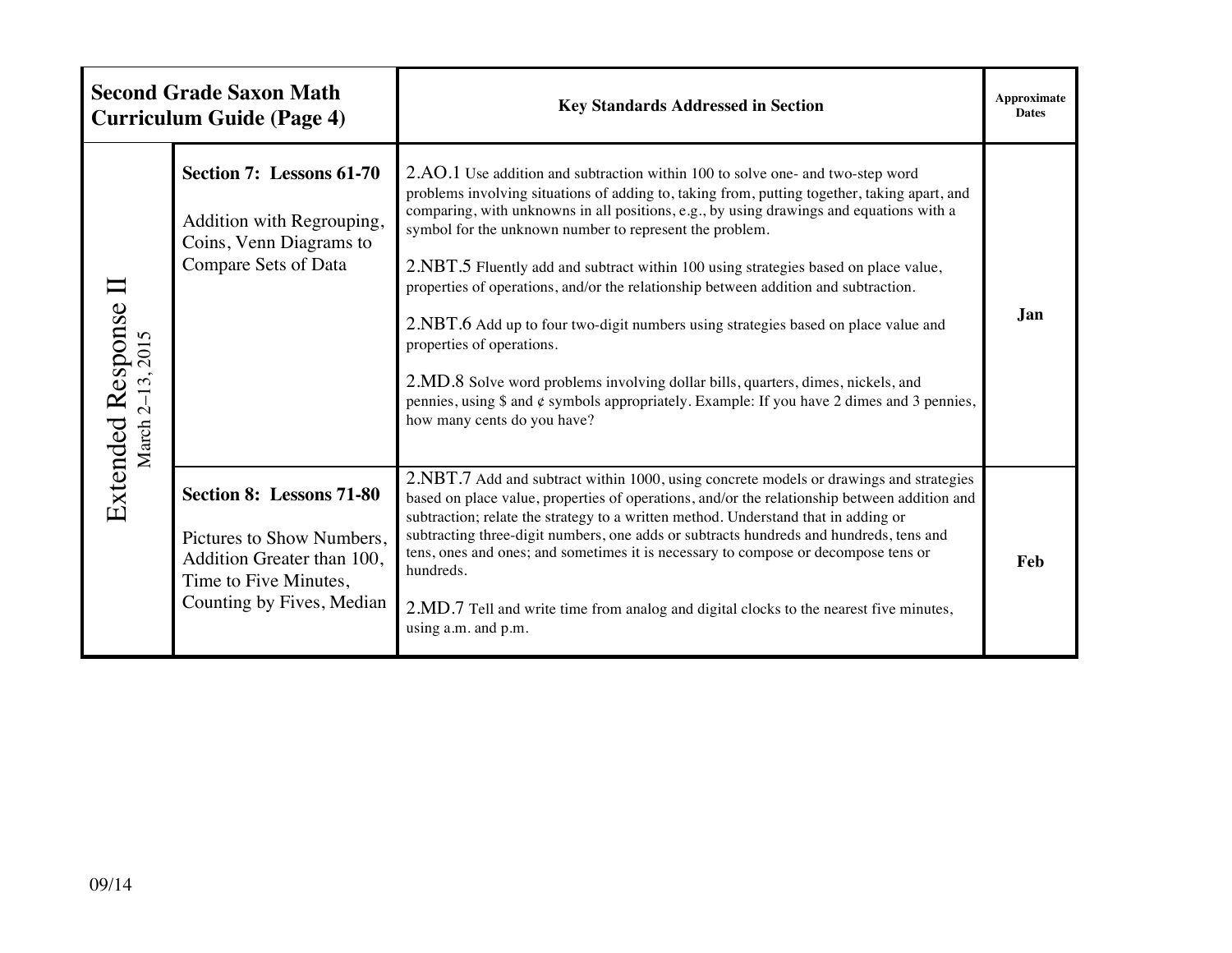|                   | <b>Second Grade Saxon Math</b><br><b>Curriculum Guide (Page 5)</b>                                                                                                  | <b>Key Standards Addressed in Section</b>                                                                                                                                                                                                                                                                                                                                                                                                                                                                                                                                                                                                                                                                                                                                                                                                                                        | Approximate<br><b>Dates</b>  |  |
|-------------------|---------------------------------------------------------------------------------------------------------------------------------------------------------------------|----------------------------------------------------------------------------------------------------------------------------------------------------------------------------------------------------------------------------------------------------------------------------------------------------------------------------------------------------------------------------------------------------------------------------------------------------------------------------------------------------------------------------------------------------------------------------------------------------------------------------------------------------------------------------------------------------------------------------------------------------------------------------------------------------------------------------------------------------------------------------------|------------------------------|--|
| Extended Response | <b>Section 9 Lessons 81-90</b><br>Subtraction of 2-Digit<br>Numbers, Pictographs,<br>Scales                                                                         | 2.AO.1 Use addition and subtraction within 100 to solve one- and two-step word<br>problems involving situations of adding to, taking from, putting together, taking apart,<br>and comparing, with unknowns in all positions, e.g., by using drawings and equations<br>with a symbol for the unknown number to represent the problem.<br>2.NBT.5 Fluently add and subtract within 100 using strategies based on place value,<br>properties of operations, and/or the relationship between addition and subtraction.<br>2.NBT.6 Add up to four two-digit numbers using strategies based on place value and<br>properties of operations.<br>2.MD.10 Draw a picture graph and a bar graph (with single-unit scale) to represent a<br>data set with up to four categories. Solve simple put-together, take-apart, and compare<br>problems using information presented in a bar graph. | <b>Early</b><br><b>March</b> |  |
|                   | End of Trimester 2: March 17, 2015                                                                                                                                  |                                                                                                                                                                                                                                                                                                                                                                                                                                                                                                                                                                                                                                                                                                                                                                                                                                                                                  |                              |  |
|                   | Section 10: Lessons 91-100<br>Estimation & Rounding,<br>Multiplication as Repeated<br>Addition, Division with<br>Equal Groups, Measuring<br>Length in Feet & Inches | 2.MD.1 Measure the length of an object by selecting and using appropriate tools<br>such as rulers, yardsticks, meter sticks, and measuring tapes.<br>2.MD.2 Measure the length of an object twice, using length units of different lengths<br>for the two measurements; describe how the two measurements relate to the size of the<br>unit chosen.<br>2.MD.3 Estimate lengths using units of inches, feet, centimeters, and meters.<br>2.MD.4 Measure to determine how much longer one object is than another,<br>expressing the length difference in terms of a standard length unit.                                                                                                                                                                                                                                                                                          | Late<br><b>March</b>         |  |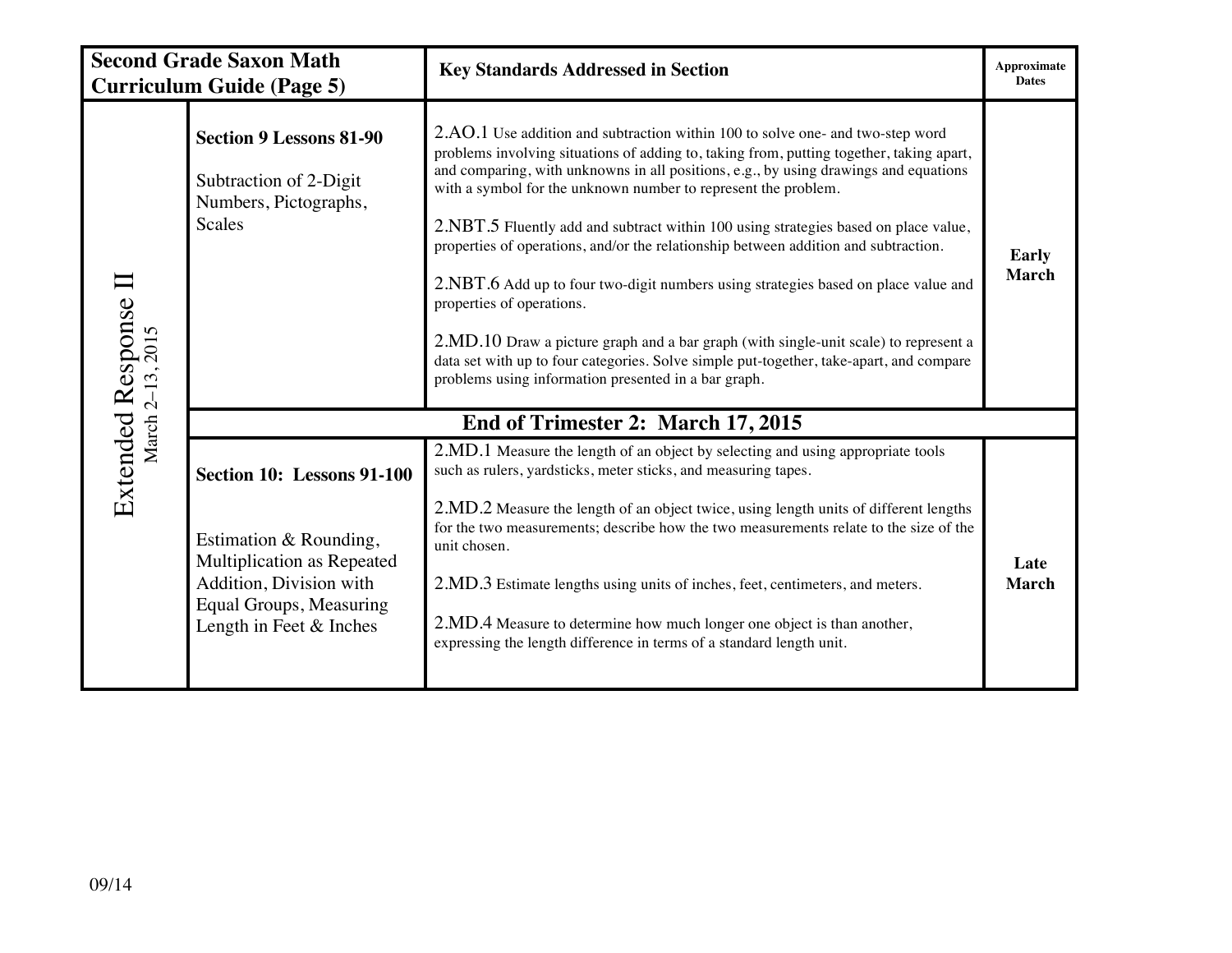|                            | <b>Second Grade Saxon Math</b><br><b>Curriculum Guide (Page 6)</b>                                                                                                    | <b>Key Standards Addressed in Section</b>                                                                                                                                                                                                                                                                                                                                                                                                                                                                                                                                                                                                                                                                                                                                                                                                                                                                                                                                                                                                                                                                           | <b>Approximate</b><br><b>Dates</b> |
|----------------------------|-----------------------------------------------------------------------------------------------------------------------------------------------------------------------|---------------------------------------------------------------------------------------------------------------------------------------------------------------------------------------------------------------------------------------------------------------------------------------------------------------------------------------------------------------------------------------------------------------------------------------------------------------------------------------------------------------------------------------------------------------------------------------------------------------------------------------------------------------------------------------------------------------------------------------------------------------------------------------------------------------------------------------------------------------------------------------------------------------------------------------------------------------------------------------------------------------------------------------------------------------------------------------------------------------------|------------------------------------|
| May 20-June 8, 2015<br>MAP | <b>Section 11: Lessons 101-110</b><br>Multiplication by 5, Measuring<br>Length with Centimeters $\&$<br>Meters, Classifying Geometric<br>Solids, Faces, Units of Time | 2.MD.1 Measure the length of an object by selecting and using appropriate tools<br>such as rulers, yardsticks, meter sticks, and measuring tapes.<br>2.MD.2 Measure the length of an object twice, using length units of different<br>lengths for the two measurements; describe how the two measurements relate to the<br>size of the unit chosen.<br>2.MD.3 Estimate lengths using units of inches, feet, centimeters, and meters.<br>2.MD.4 Measure to determine how much longer one object is than another,<br>expressing the length difference in terms of a standard length unit.<br>2.MD.5 Use addition and subtraction within 100 to solve word problems involving<br>lengths that are given in the same units, e.g., by using drawings (such as drawings of<br>rulers) and equations with a symbol for the unknown number to represent the<br>problem.<br>$2.MD.6$ Represent whole numbers as lengths from 0 on a number line diagram<br>with equally spaced points corresponding to the numbers $0, 1, 2, \ldots$ and represent<br>whole-number sums and differences within 100 on a number line diagram. | <b>April</b>                       |
|                            | <b>Section 12: Lessons 111-120</b><br>Multiplication Related to<br>Addition, Mathematical<br>Expressions, Angles, Problem<br>Solving Strategies, Logic                | 2.OA.3 Determine whether a group of objects (up to 20) has an odd or even<br>number of members, e.g., by pairing objects or counting them by 2s; write an<br>equation to express an even number as a sum of two equal addends.<br>$2.G.1$ Recognize and draw shapes having specified attributes, such as a given<br>number of angles or a given number of equal faces. Identify triangles, quadrilaterals,<br>pentagons, hexagons, and cubes.<br>2.NBT.9 Explain why addition and subtraction strategies work, using place value<br>and the properties of operations.                                                                                                                                                                                                                                                                                                                                                                                                                                                                                                                                               | <b>Early</b><br><b>May</b>         |
|                            |                                                                                                                                                                       |                                                                                                                                                                                                                                                                                                                                                                                                                                                                                                                                                                                                                                                                                                                                                                                                                                                                                                                                                                                                                                                                                                                     |                                    |